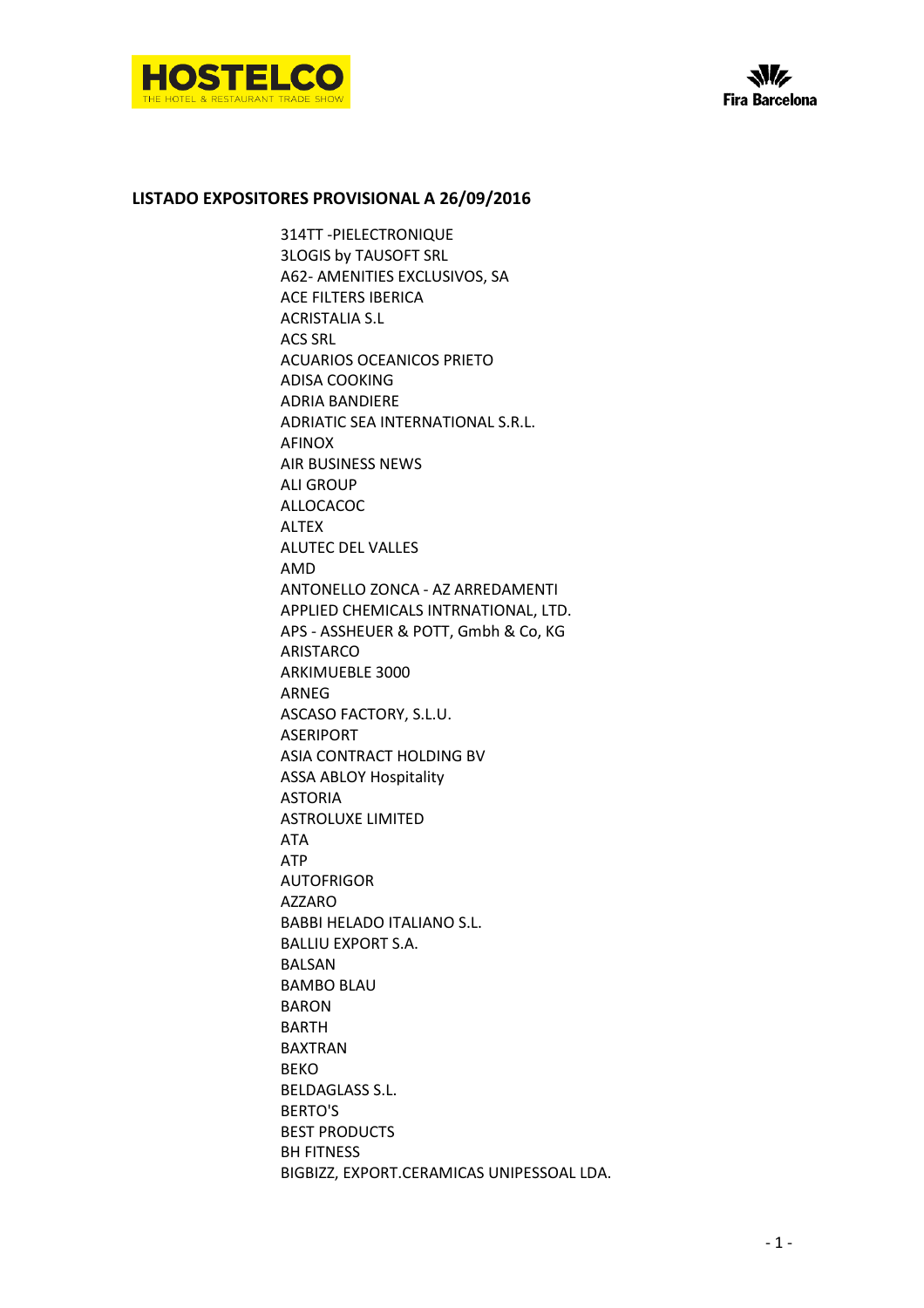



BIODIT GLOBAL TECHNOLOGY BISVA SRL BITRONIC BLANCO PROFESSIONAL GMBH + CO KG BOJ BONNET BORMIOLI LUIGI S.p.A. BRAGARD BRAHER INTERNACIONAL, S.A. BRAMBATI BRC SA BREMA BURELARTE S.L. CAFES CANDELAS, S.L. CAFES TEMPLO FOOD SERVICES S.L.U CAFF S.L. CAFFÈ DOMINGO CANDOL PRODUKTIONS UND HANDELGES GMBH **CANDOLA** CARBONELL COMPAÑIA ANONIMA CASHKEEPER, S.L. CASIO CASTA S.R.L. CAVANOVA WINE, S.L. **CERICA** CEUTA COFFEE TRADE SL CH SISTEMAS, S.L. CHARGING SPOT CHARGING SPOT CHEIL SPAIN, S.L. CHEMICOUNT ITALIANA SNC CINO COFFEE MACHINE MFG CO., LTD CIRCULO INT. DE DIRECTORES DE HOTEL CLARINS CMA MACCHINE PER CAFFE' S.R.L. COATDRAP CODENSA,SERVICIOS Y SOLUCIONES PACKAGING COFFEEPLEASE SPAIN SL COLDKIT S.L.U COLGED COLOMBO MARIO S.N.C. DI COSCIA MARIO COMAS & PARTNERS COM-GAS COMOTEX CONBEQ, DOBRA, VENIX, MEC CONILLAS exteriors **CONSOLUX** CONTI VALERIO S.R.L.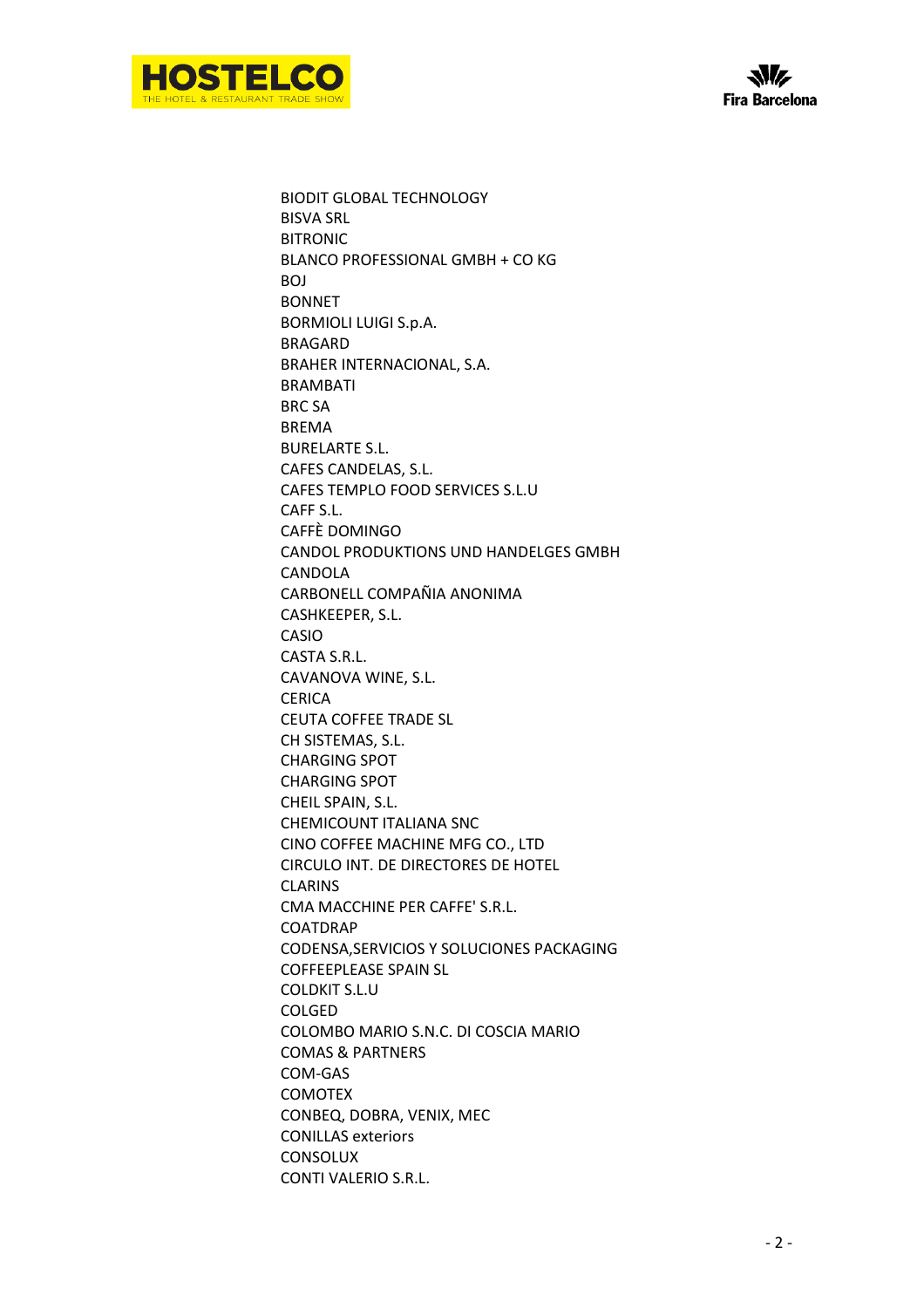



CONVOTHERM COOLTRA MOTOS S.L. COOLVANS COSTA NOVA CPB COMPONENTI CR HOSPITALITY - MANUSEC CR2EGARA S.L. CREM INTERNATIONAL SPAIN S.L.U. CRISAL DECORACION CRISPINS EUROPE, SLU CROEXSA CROWN INTERNATIONAL BV CRYSTALINE CSM IBERIA S.A. CUINER SOFTWARE CURT EDICIONES, S.A. CURTIS CUTELARIAS CRISTEMA LDA D.V.P. VACUUM TECHNOLOGY SPA DADAUX DAG STYLE S.R.L. DALPER DATABAC GROUP SL DECORAIMPORT ASIA DEGERMAN S.L. DELFIELD DELSAMS TORREFACCIO ARTESANA DE CAFES, S.L. DIANA CASADO, S.L. DIPROSUR DIRODAL SRL DISPOPACK VALLES, S.L. DON PALILLO DONE BIKENDIKO RO-CA, S.L. DONGLI SPAIN SL DOSILET BY INTERCOOK DUAL-LINK DISTRIBUTION, S.L. DUE EFFE DUSCHOLUX IBERICA DYNAMIC S.A. EBRO ECHTERMANN ECLIPSE PRODUCCIONES ECO ICE KALTE GMBH E-CONTROLS EDICIONES PELDAÑO EDICIONES Y ESTUDIOS EFOR METAL EL TORRENT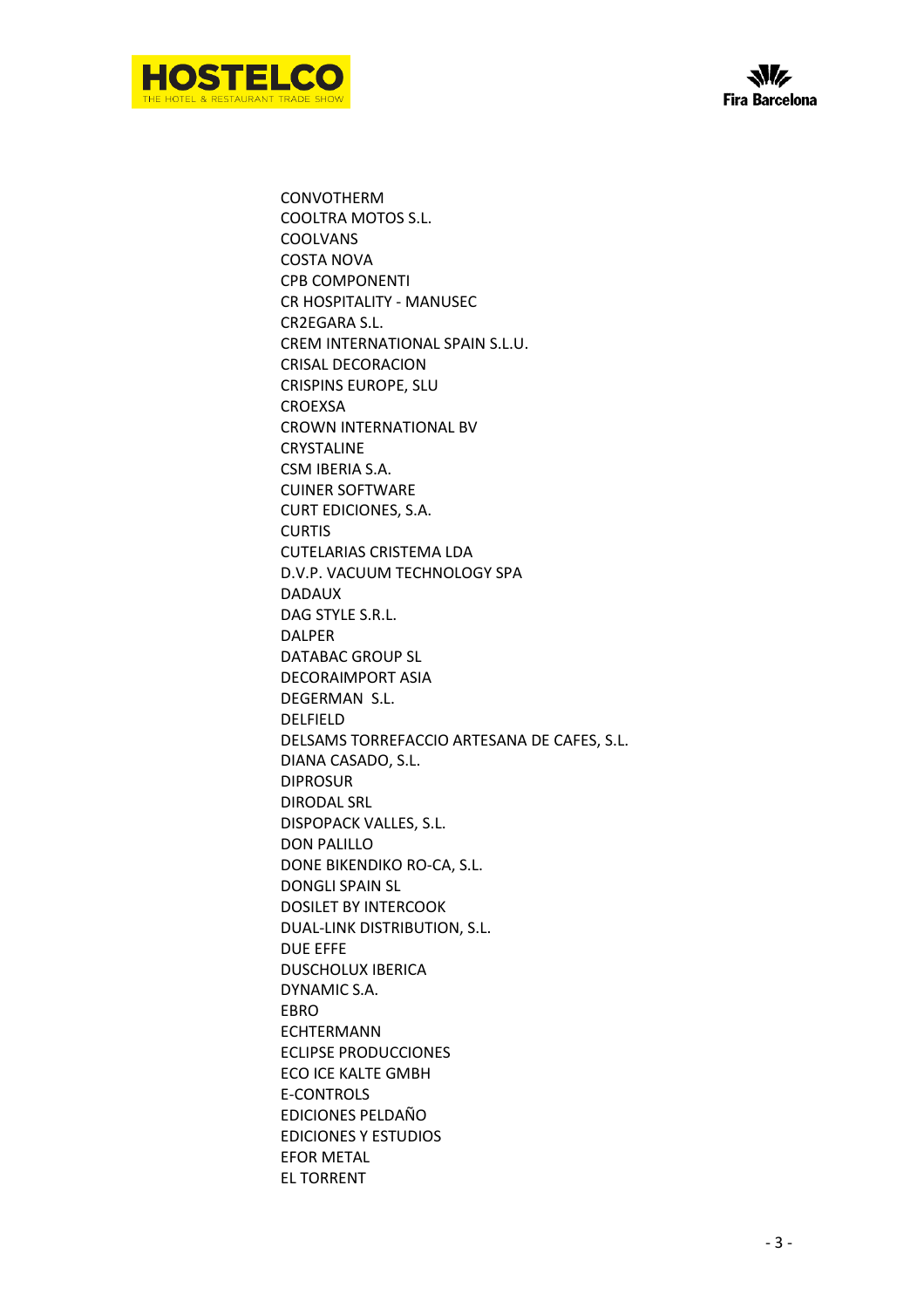



ELCO DATA ELCOM ELECTROCALORIQUE ELETTROBAR ELFRAMO EMBERS MAQUINARIA DE HOSTELERIA S.L. EME MOBILIARIO ENCAPÇA S.L ENGINYERIA PROINSFRED, S.L. ENOFRIGO, SPA ENPOS CONSULTING, S.L. ENVALIA GROUP ENVIRONMENTAL PRODUCTS AND SERVICES LTD EPSON IBERICA ESSENTHIA ESSSE CAFÈ ESTELLÉ PARQUET ESTIL CERAMIC DESING, S.L. ETIQ-ETAL S.A.S. EUREKA EUREKA - CONTI VALERIO S.R.L. EUREKA CATERWARE B.V EUROFRED EURO-GLASHAUS, S.L. (euroweck.com) EUROMATIC TECNOLOGY SRL EUROPOCHETTE EVOMATIC EXCLUSIVAS IREI, S.L.U. EXERCYCLE S.L. EXPERIENCE COFFEE CUP S.L. F.E.L.A.C. FAGOR FAINCA FAMA INDUSTRIE S.R.L. FB ITALY FECA FERROFRIO FILTERSHIELD FIREX FLEXIPLUMB FLINT FLOOR FM CALEFACCION, S.L. FORCAR SRL FORUM CULTURAL DEL CAFE FRIES RACK SYSTEM FRIGICOLL S.A. FRIGOMAT FRUCOSOL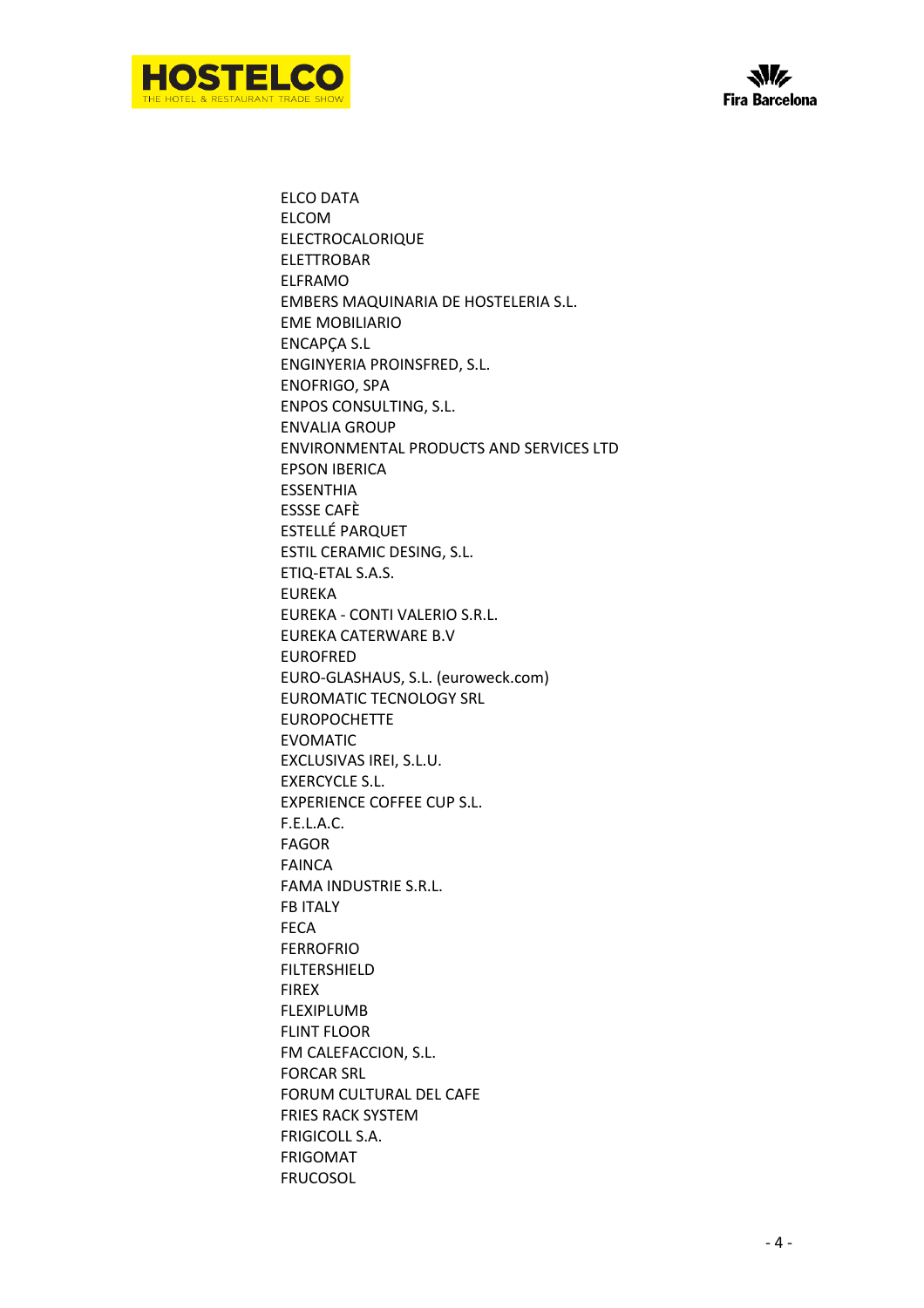

FRYMASTER FULTERER DISTRIBUCIÓN FUTURETE GALVE SAURA, VICENTE GARCIA DE POU, S.A. GARLAND GASTROPROJECT, S.L. GASZTROMETAL. GEMM SRL GENIEH2O GEPROPLUS 2006 SL GHESSU BATH GILAC PROFESSIONNEL GIORIK GIROPES, S.L. GIRWIM GIZA GROUP GOBEL sa GOCCIA EUROPE SPAS, S.L. GOEK LDT GOURMANDISE S.L. GR PACK S.R.L. GRAM PRECISION S.L. GRASSOLER **GREASESHIFLD** GREMI DE TINTORERS I BUGADERS DE BARCELONA GRESILVA GRESTEL-PRODUCTOS CERAMICOS, S.A. GROSFILLEX ESPAÑOLA S.A.U. GRUP SOLETI & LABELLING, S.L. GRUPO DELEITAS Prod. Y Servicios SL GRUPO F. BURGOS, S.L. GUAYADIS SL GUERRERO CLAUDE GUILLEN FERRERO S.L. GUNNEBO GURDÓ HAMILTON BEACH INC. HEFRI HEFTER CLEANTECH S.L. HENKELMAN HERMANOS ANDRES GARCIA, S.A. HIBER HOBART, GMBH HOGAR TINTORERO HOSHIZAKI EUROPE BV SUCURSAL EN ESPAÑA HOSPITALITY PROS WORLDWIDE HOSTELCASH MURO, S.L.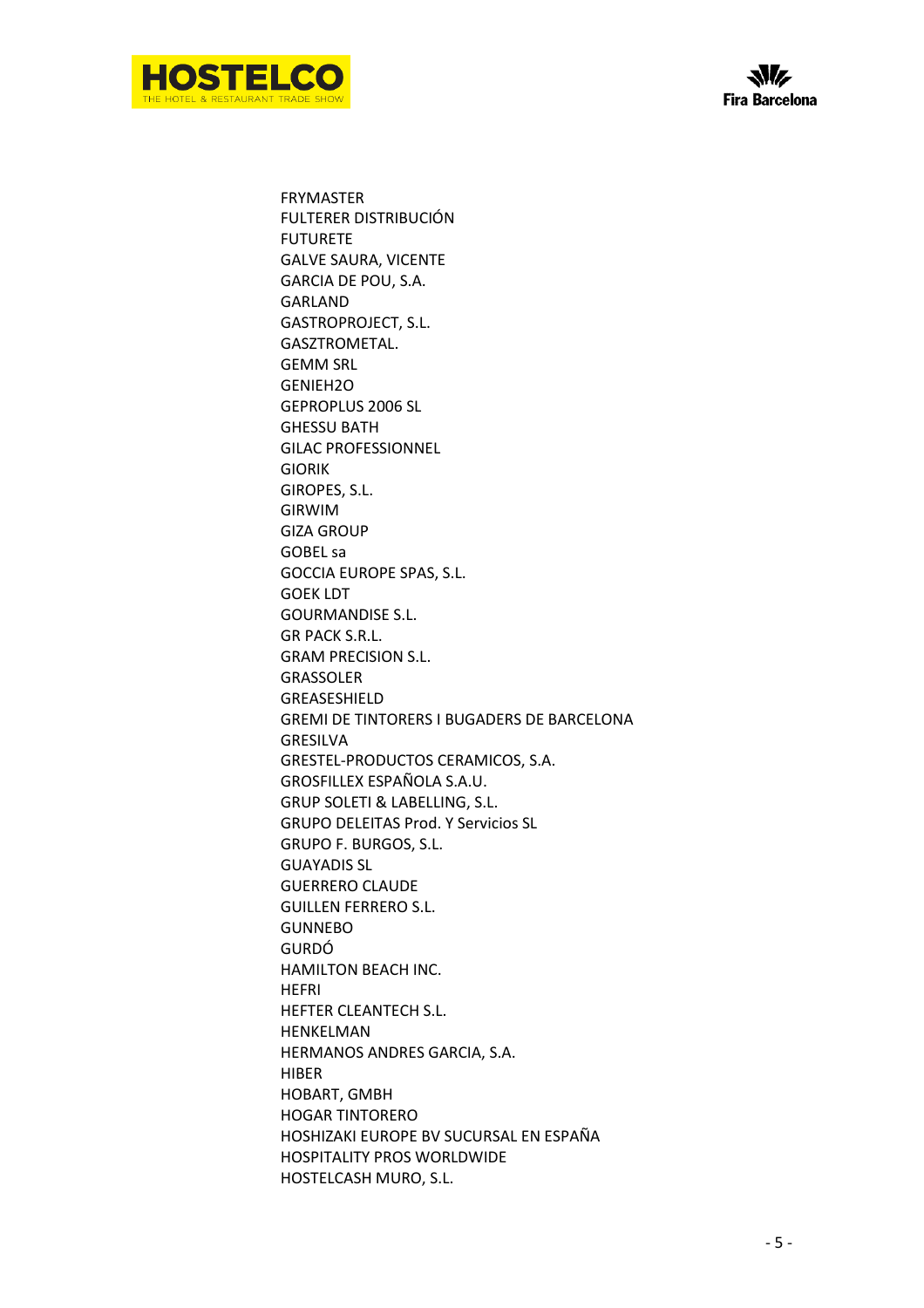



**HOSTELTUR** HOTEL PROS I.E. RHOINTER ESPAÑA S.L. I.E.C.S.A I.F.A. S.L. iAroma Marketing Olfativo IBERITAL ICE O MATC ICESOFTHOSTELERIA S.L. ICG SOFTWARE ICONA CAFÉ ICOS IFI, S.P.A. ILLY CAFFE IMA, S.L. IMCOVEL i-MOP IMPAK IMPORT HISPANIA, S.L. INAUS INDOORWALKING INDUSTRIAS BETIK, S.A. INDUSTRIAS DURMI INFOEDITA COMUNICACION PROFESIONALSLU INOXTREND INSTRUMENTOS TESTO, S. A. INTECNO GRUPO IPREL CONCEPT FOOD, S.L. IPSO IRABIA IRINOX ISECO ITALMODULAR ITALTRADE ITEX ITV ITV ICE MAKERS S.A. JARDINIUM JENSEN JIMO COOLING TECHNOLOGY JM POSNER LIMITED JMS **JOCEL** JÒDUL JOHN BEAN TECHNOLOGIES SPA JOSPER JUNG JUSMER, S.L.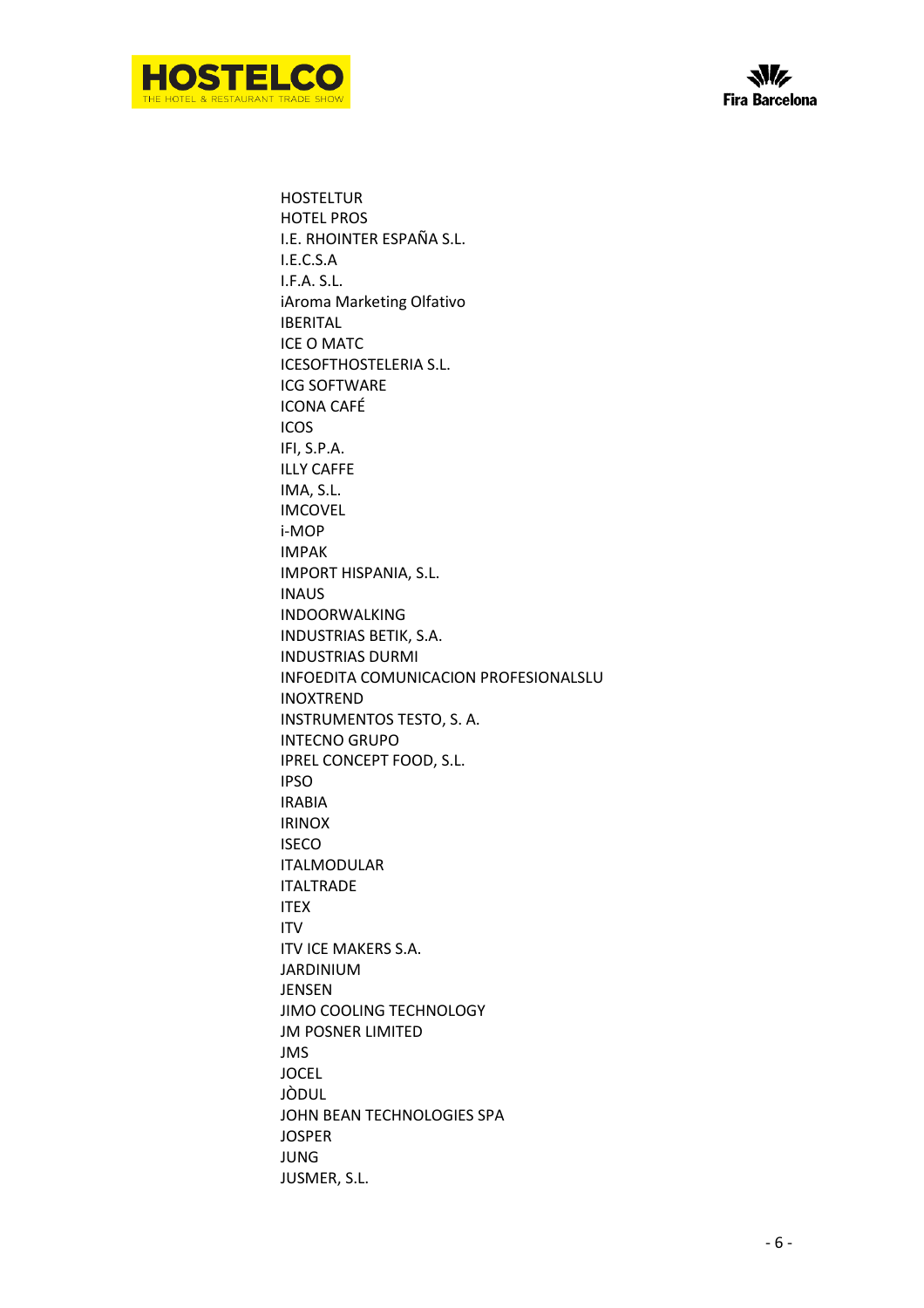



JVD KALADA CONTRACT L2G-BM PRODUCTIONS LA GOBERNADORA LA SAN MARCO SPA LACOR MENAJE PROFESIONAL, S.L. LAFORJA SISTEMAS S.L. LAINOX LATTIZ LAVEZZINI SRL LAYSTIL S.A. LEAN PIO S.L. LG LIEBHERR LLENYES I CARBONS PONÇ, S.L. LONCHER SL LOTUS LUIS CAPDEVILA LUMINARA LUX CAMBRA, S.L. M C M MACHINERY EAMONN MAC SL MACOTOSA DESIGN **MAINCA** MAINHO MAJA MANITOWOC FOODSERVICE IBERIA, S.A.U MAQUINARIA HOSTELERIA MAISER S.L MARENO MARKIBAR INNOVACION, S.L. MARTINA MARVELMAT MASINI MASTERLINE MASTERTENT MCM - MAQUINARIA DE COCCION MODULAR MEIKO MASCHINENBAU GMBH & CO. KG MENUSHOP MERRYCHEF METALTECNICA PRODUZIONI SRL METOS MIBRASA CHARCOAL OVENS, S.L. MIGUELEZ MODULAR PROFESSIONAL SRL MOLINOS MODO MORETTI FORNI MORGUI CLIMA, S. L. MOVILFRIT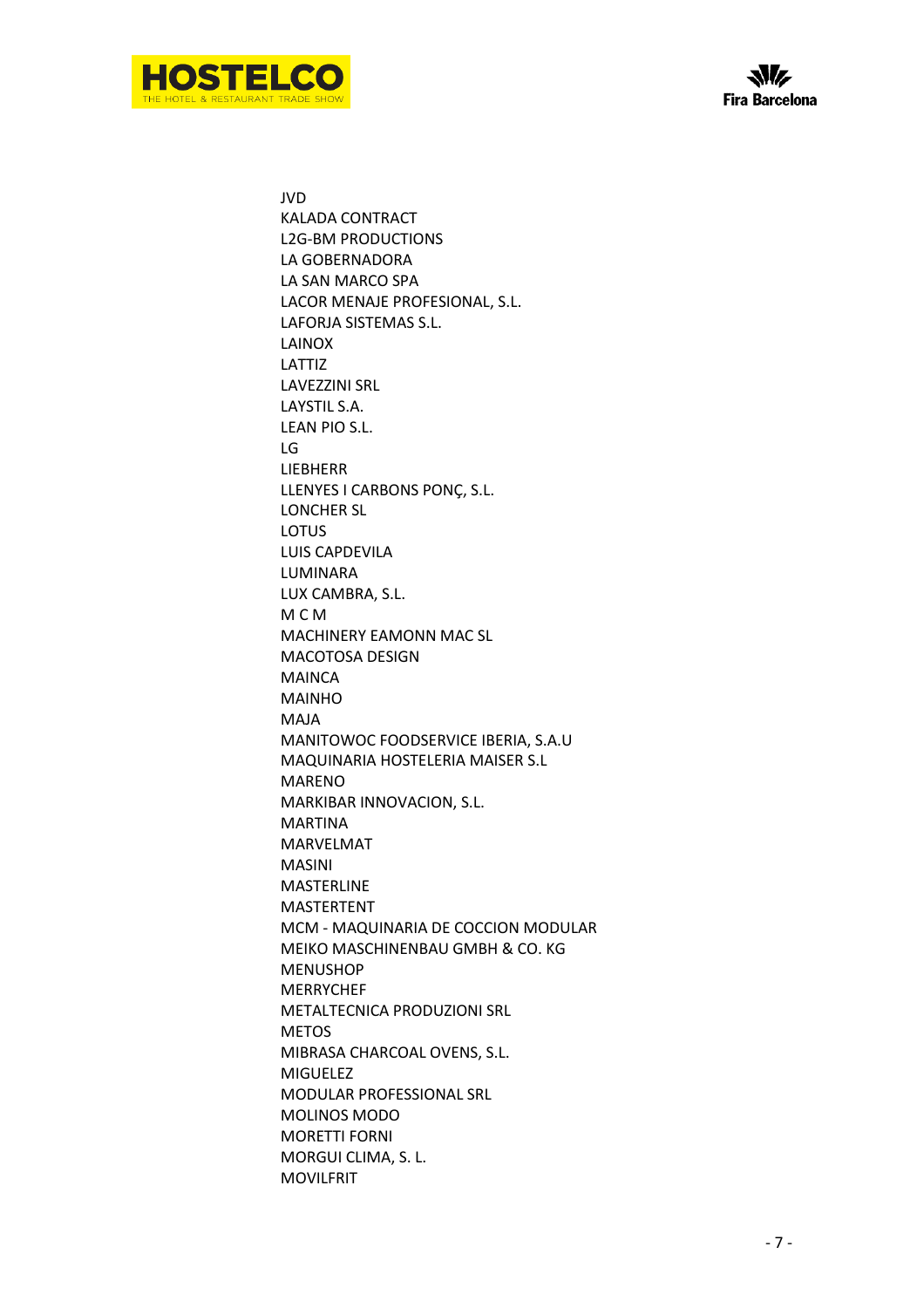



MUEBLES ROMERO MURO PAPEL, S.A. MY COOK NATURAL AIR PURIFIER NEW ENERGY NEW PLAST SRL NINGBO YINZHOU JISHIGANG KITCHENWARE FAC NORTHGATE ESPAÑA RENTING FLEXIBLE S.L. NUEVAS TECNICAS DEL GAS, S.L. OGUZLAR TEXTILE OLIS OMNISENS OMNITEC OMNIWASH SRL OMNIWASH SRL ONE WAY PLASTICS BV ONITY, S.L.U. ONWASH ORTUS FITNESS ORVED **OSIARTELLE** OZONIA **OZTI** P. A. KITCHEN DESIGN PACKNWOOD PANABAD PANAMAR PANADEROS PEBATEX PEGADA VERDE LDA PENTAIR WATER PERFYPLAST S.L. PIKOLIN PIRA CHARCOAL OVENS AND BARBECUES S.L. PIZZA DLR DISTRIBUCIÓN, S.L. PIZZAWAY PLASTOREX PLICOSA SPAIN S.A. PRECOR PREZO PRIMER PRIMER S.L PRODUCTOS DE CONTROL MIRA S.L PROFIGAST E.K. PROGETTO BENESSERE SRL PSV PUBLICACIONES ALIMARKET, S.A. PUJADAS PULSAYVOY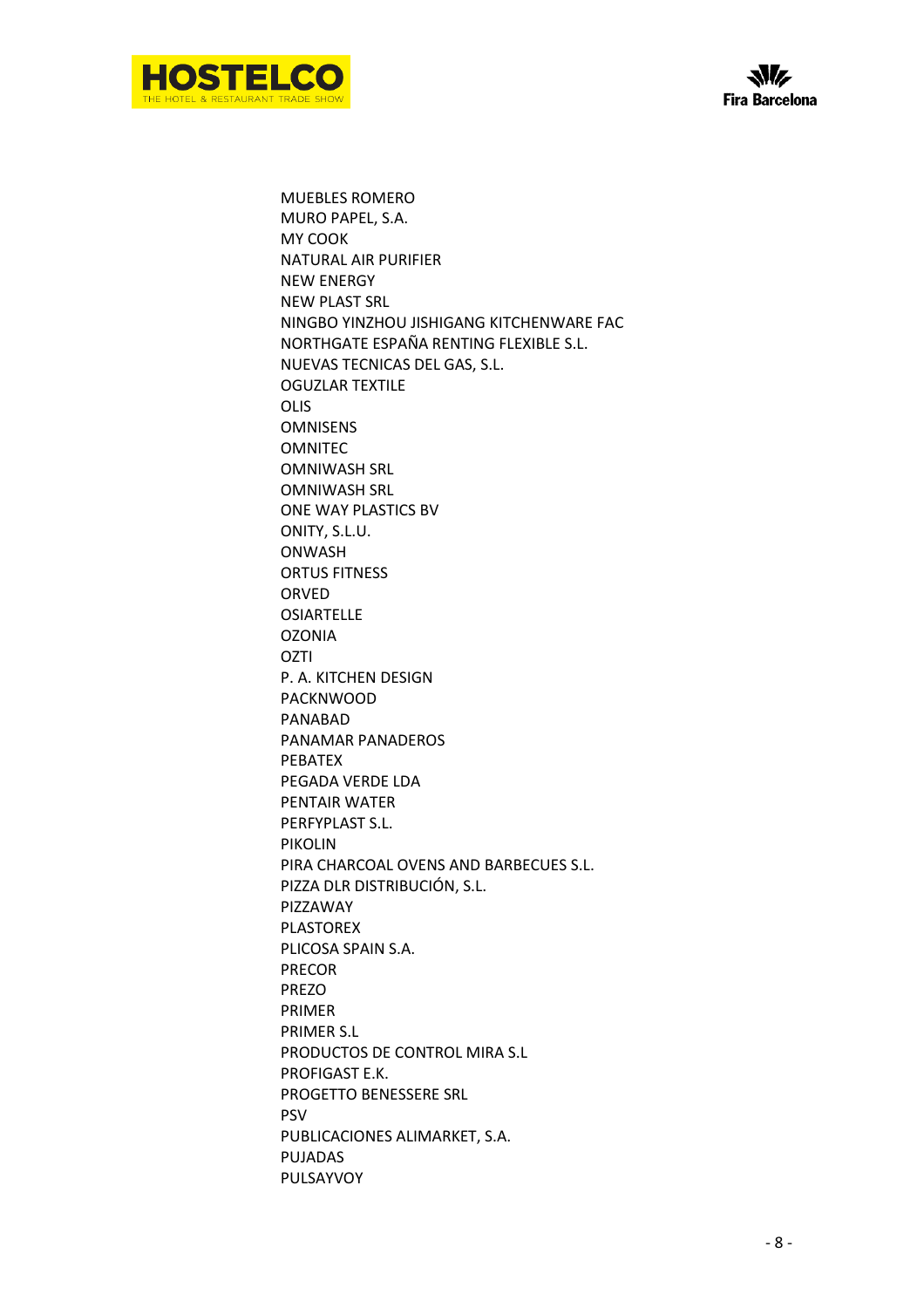



PYD SEGURIDAD QUALITY ESPRESSO, S.A. QUALITYFRY S.L. QUALQUE QUAMAR R & D COMPONENTS SRL RAFITEXTIL RAILFORM RAK PORCELAIN EUROPE S.A. RATIONAL IBERICA COOKING SYSTEMS, S.L. REDI FABRICA DE MOVEIS METALICOS S.A REELSA S.L. RENDISK RESOL RESUINSA RH AMENITIES & TEXTILES RIVACOLD ROBOT COUPE ROBUR ROCFIT ROLLER GRILL ROMAG, S.A. ROSINOX RUBBERMAID RUIFERPA, S.L. S.T.I.M.A. SRL SACISO SAECO IBERICA SALON GRAPHISPAG SALON PISCINA SALTER SALVADOR ESCODA SAMBONET PADERNO INDUSTRIE, spa SAMMIC, S.L. SAMSUNG SANREMO SANTOS GRUPO SCANDIST S.L. SCHÖNWALD PORZELLANFABRIK -BHS SCHULTES MICROC. VERTRIEBS GMBH&COKG SECURIT - G.VERMES BV SENSAFOOD SERHS PROJECTS SERVIZIAL SIGHORE S.L. SILANOS SILESIA VELOX SA SIRMAN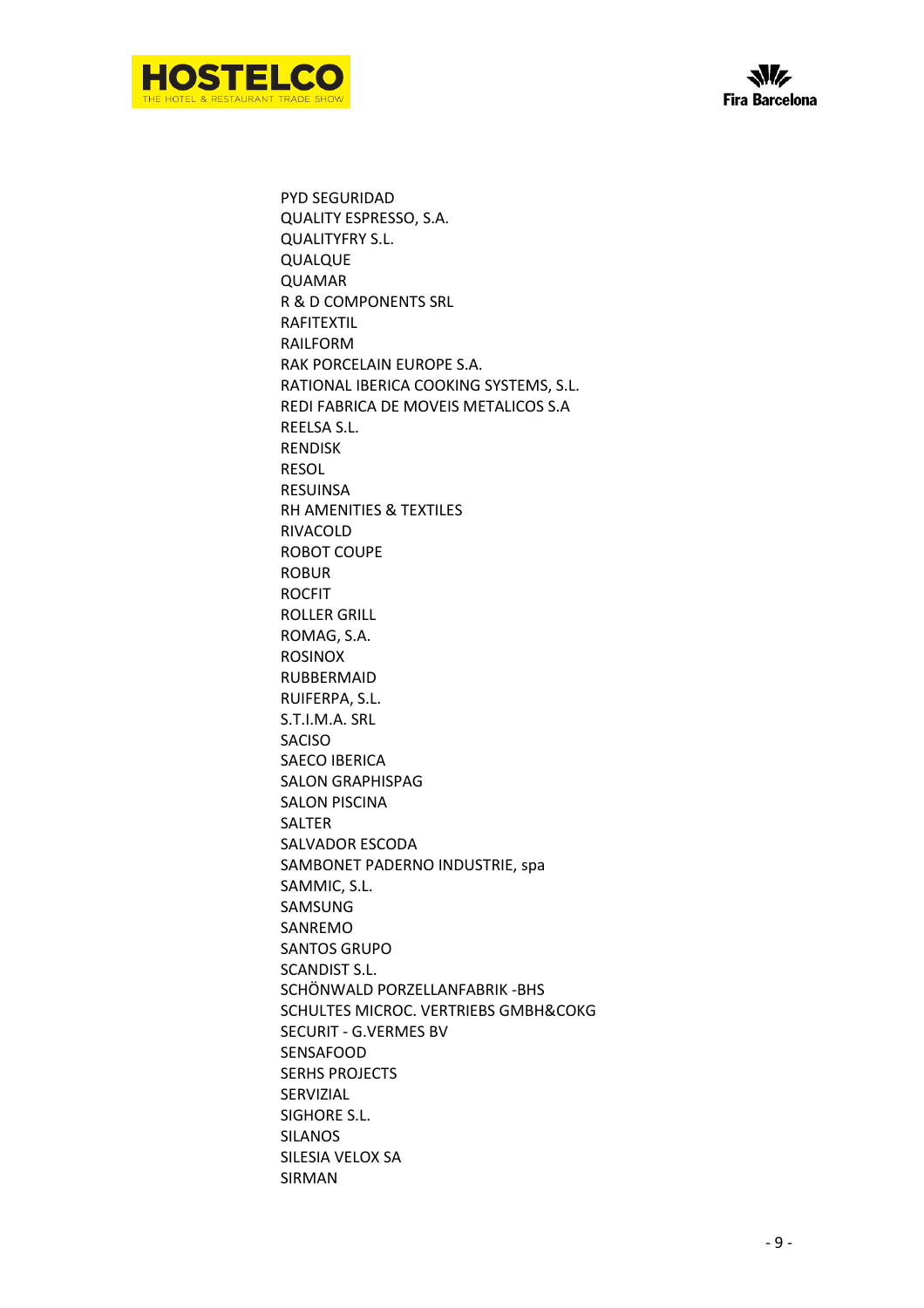



SKYWELL SMEG ESPAÑA SOCIALWIBOX SODECA SLU SOLA SWITZERLAND S.R.O **SONPURA** SPAZIALE, S.A. SPS, SISTEMAS DE PROTECCION SOLAR S.L. STABLETABLE STAFF ICE SYSTEM SRL STAR PROGETTI TECNOLOGIE APPLICATE, SPA **STOELTING** SUSHIBAG SVEBA DAHLEN ESPAÑA S.L. SWEETBAG **SWEETCUP** TALLERES CARRINOX SL TAVER **TECFRIGO** TECNOLOGIAS SOCAMEL 300, S.L TECNOTRIP SL TEJIDOS Y COMPLEMENTOS DELMANS, S.L. TEKTHERM TELLIER GOBEL et Cie sas TESA TALLERES DE ESCORIAZA S.A.U TESIPRO SOLUTIONS S.L. THE DALLAS GROUP OF AMERICA THERMO FUTURE BOX THERMOHAUSER GMBH THIERRY MUGLER TOLDIFUST TOUCH IBERICA TECHNOLOGY TRENDYPHENOMENON LDA TUNISIE PORCELAINE TURANDO TURISPORT S.L. UNOX USOBIO VALENTINE VALKO VAYOIL TEXTIL, S.A. VEGA ERWIN MÜLLER IBERICA S.L.U. VESCOM HISPANIA, S.L. VIATEP IBERICA 2012 S.L. VICENTE GALVE STUDIO VILLEROY & BOCH HOTEL & RESTAURANT VILO MEDITARRANEO SL VISTA ALEGRE ATLANTIS, S.A.